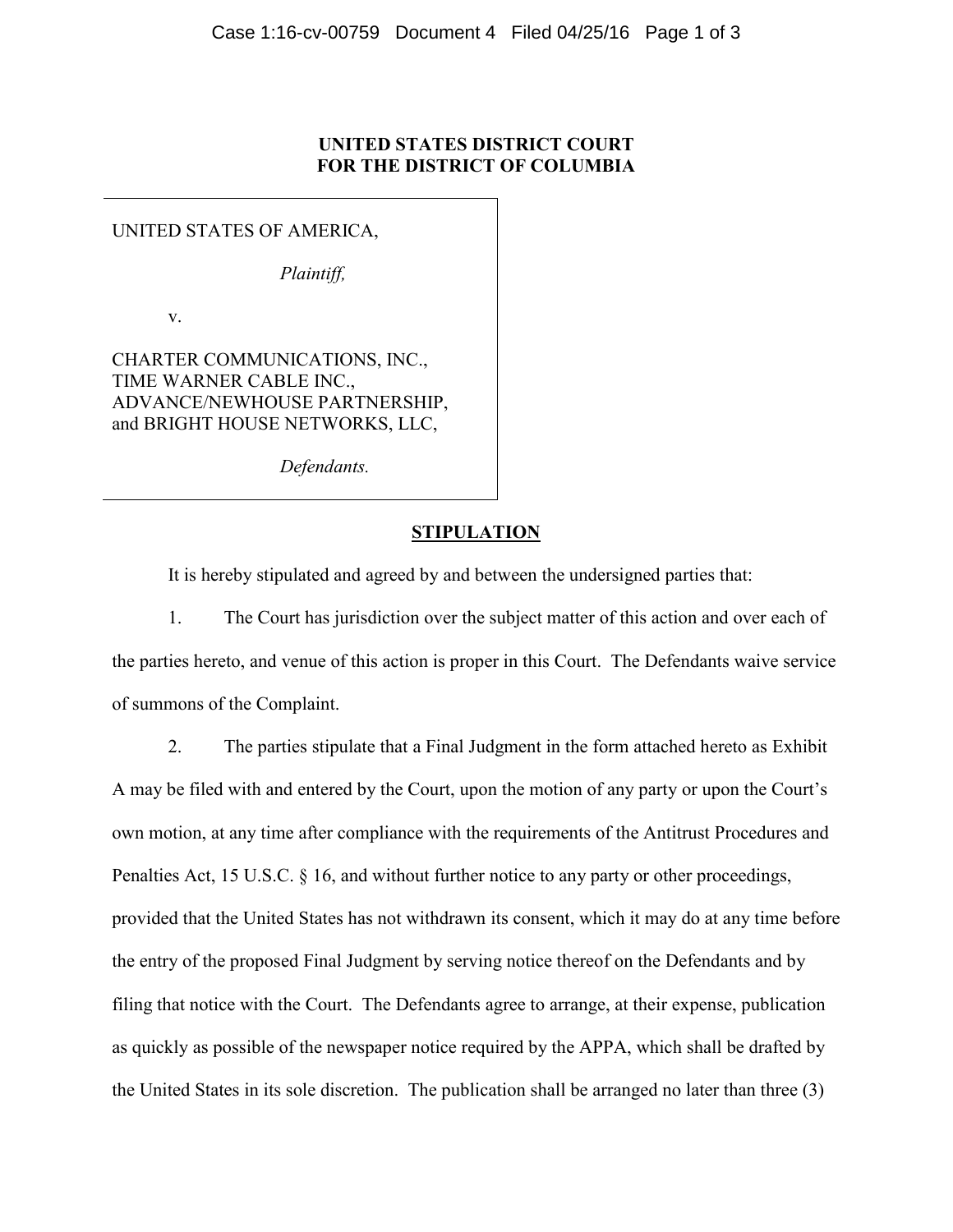## Case 1:16-cv-00759 Document 4 Filed 04/25/16 Page 2 of 3

business days after the Defendants' receipt from the United States of the text of the notice and the identity of the newspaper within which the publication shall be made. The Defendants shall promptly send to the United States (1) confirmation that publication of the newspaper notice has been arranged, and (2) the certification of the publication prepared by the newspaper within which the notice was published.

3. The Defendants shall abide by and comply with the provisions of the proposed Final Judgment, pending the Judgment's entry by the Court, or until expiration of time for all appeals of any Court ruling declining entry of the proposed Final Judgment, and shall, from the date of the signing of this Stipulation by the parties, comply with all the terms and provisions of the proposed Final Judgment. The United States shall have the full rights and enforcement powers in the proposed Final Judgment, including Section V, as though the same were in full force and effect as an order of the Court.

4. This Stipulation shall apply with equal force and effect to any amended proposed Final Judgment agreed upon in writing by the parties and submitted to the Court.

5. In the event (1) the United States has withdrawn its consent, as provided in Paragraph 2 above, or (2) the proposed Final Judgment is not entered pursuant to this Stipulation, the time has expired for all appeals of any Court ruling declining entry of the proposed Final Judgment, and the Court has not otherwise ordered continued compliance with the terms and provisions of the proposed Final Judgment, then the parties are released from all further obligations under this Stipulation, and the making of this Stipulation shall be without prejudice to any party in this or any other proceeding.

6. The Defendants represent that the actions the Defendants are required to perform pursuant to the proposed Final Judgment can and will be performed, and that the Defendants will

2